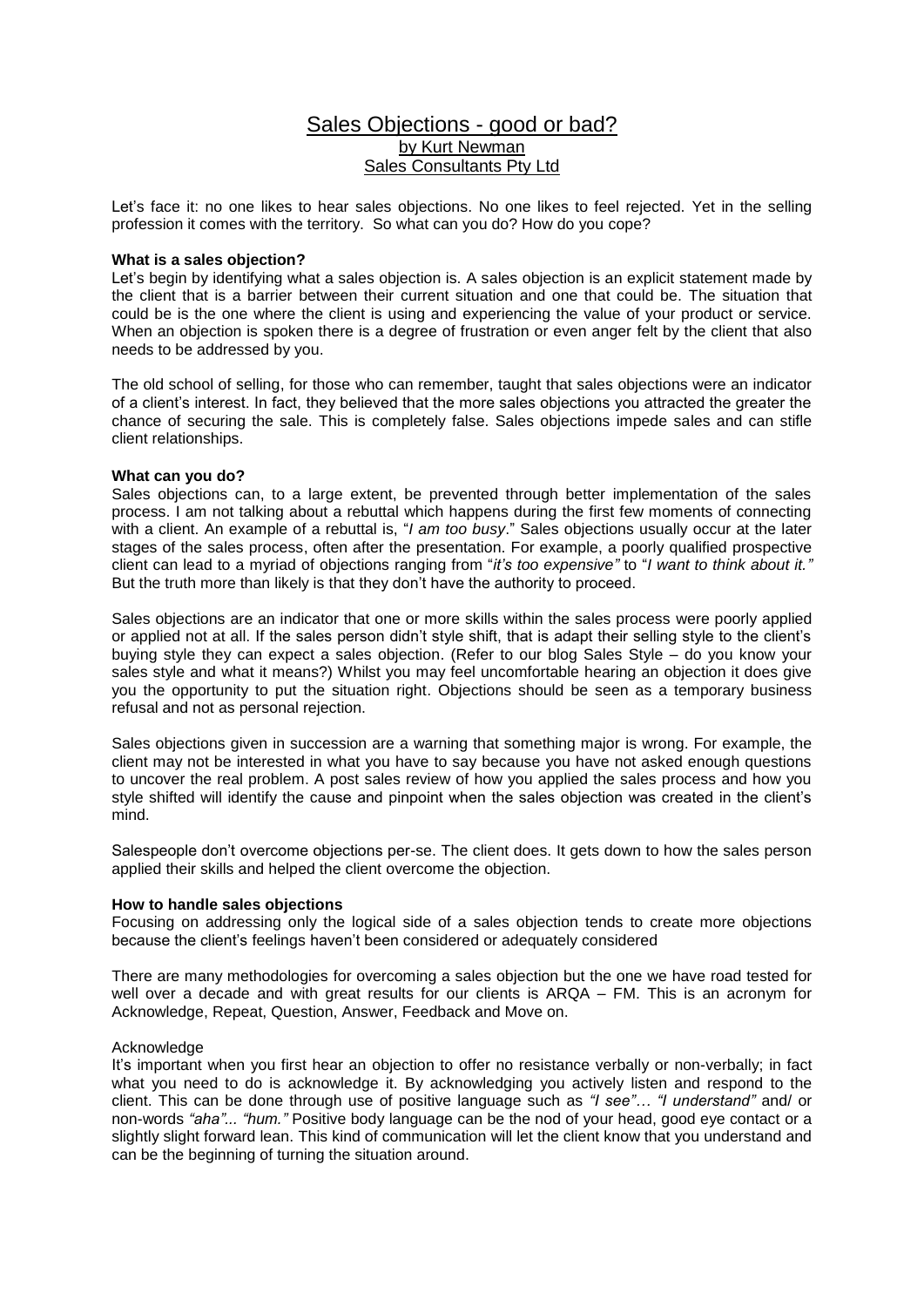Many salespeople react to an objection and show their disappointment by becoming tense. Responding by acknowledging will give you the time to decide how you are going to think and act. You will also project confidence.

One last point about acknowledging: don't begin with the word *but* because it can be interpreted as dismissing what the client has just said. For example *"….but we provide better service."*

### Repeat

Repeat is to restate the client's objection using their words. This is particularly valuable when you are given a set of multiple or lengthy objections. When you repeat the objection change the client statement to a question to imply that you are asking for more information. Do this by using an uplifting vocal tone at the end of the statement. This will actively involve the client and ensure that you have fully understood the objection. For example the client might say *"You are too expensive!"* and you can respond with "*We are too expensive?"*

If you have missed any information or facts when you do repeat the objection the client will correct you. It is advisable to lead into the repeat, particularly with a lengthy objection, with the use of survival phrases. These will also project warmth and caring. *For e*xample: *"Sandra, to make sure I understand…"* or *"Please correct me if I have missed anything..."*

Because the client has been encouraged to correct you it is not uncommon for them to expand on the initial objection. This will provide you with more information and is the beginning of addressing the emotional side of the objection.

#### Question

This is where you can make huge inroads into not only fully understanding the objection but also allowing the client to vent any build up of frustration. Always begin by asking if you can ask questions. For example: *"Do you mind if I ask you a few questions to clarify my thinking"?* This is polite and will show that you respect the client's concerns. Ask mainly open questions so the client speaks freely and you will be able to isolate the real and related problems. Don't interrupt or anticipate an answer because you won't be actively listening. Once any frustration has been released the client will feel better and be ready to listen to your answer.

Sometimes the real objection can be only 2 or 3 questions deep. Through use of survival phrases you can accelerate the process. For example *"Would you mind if I ask why you see it that way?"* 

#### Answer

Now that the client is receptive to your answer you must resolve the problem. With a multiple set of objections such as delivery, price and invoicing you may need to summarise the objections and again use survival phrases to ensure the client knows and feels you understand. Choose your answer carefully and aim to keep it brief.

Price objections can be challenging to answer. Whilst price is important it is not often the deciding factor. According to a recent survey in the US 14% of respondents put price first. Factors that rated higher and more important were confidence in the salesperson, product quality, selection and service.

A client will become agitated if you say things like, *"you only get what you pay for"* or *"quality costs more."* These are clichés and annoying so focus on the price difference between your product and service and that of your competitor's. This is so the client's thoughts are directed to the smaller amount – the difference. For example the cost unit could be dollars per day. Alternatively you can compare results and/or quality; discuss potential drawbacks of the cheaper alternative; compare with the more expensive brands or quote additional value. Always know why your product is worth the price.

# Feedback

Feedback is a respectful way of asking the client if they agree and are satisfied with your answer to their concern. For example *"Have I answered your question completely... "Does that satisfy your concerns?"*